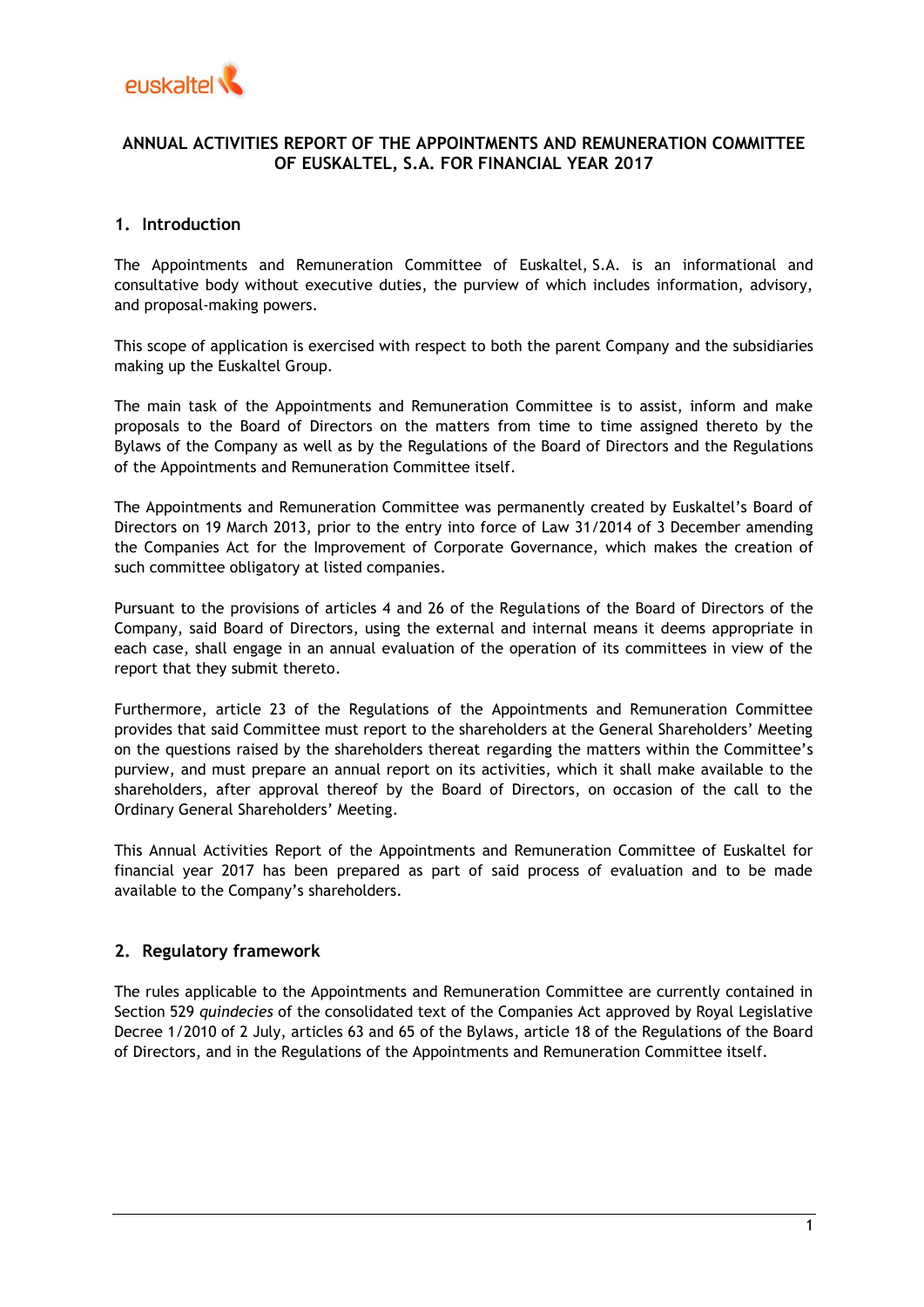

## **3. Principal duties and powers**

Pursuant to article 5 of its Regulations, the Appointments and Remuneration Committee performs the following basic duties with respect to the Company itself as well as the subsidiaries of the Group:

- a) Evaluate the skills, knowledge and experience needed on the Board of Directors. For these purposes, it shall define the functions and skills necessary in the candidates to fill each vacancy and shall evaluate the time and dedication required for them to effectively perform their duties.
- b) Establish a goal for representation of the less represented gender on the Board of Directors and prepare guidelines on how to achieve this goal.
- c) Submit to the Board of Directors proposals for the appointment of independent directors on an interim basis or for submission to a decision of the shareholders at a General Shareholders' Meeting, as well as proposals for the re-election or removal of said directors by the shareholders.
- d) Report on proposals for the appointment of the other directors on an interim basis or for submission to a decision of the shareholders at a General Shareholders' Meeting, as well as proposals for the re-election or removal thereof by the shareholders.
- e) Report on proposals for the appointment and removal of senior officers and the basic terms of their contracts.
- f) Examine and organise the succession of the chair of the Board of Directors and the chief executive of the Company and, if applicable, make proposals to the Board of Directors so that said succession occurs in an orderly and planned manner.
- g) Propose to the Board of Directors the remuneration policy for directors and general managers or whomsoever performs the duties of senior management reporting directly to the Board, to executive committees or to CEOs, as well as the individual remuneration and other contractual conditions for the executive directors, ensuring compliance therewith.

The specific functions of the Appointments and Remuneration Committee are the following (articles 6, 7, 8, 9 and 10 of the Regulations of the Appointments and Remuneration Committee):

## **Powers regarding the composition of the Board of Directors and of the committees thereof and regarding the process of appointment to internal posts within the Board of Directors and of senior officers**

- Advise the Board of Directors regarding the most appropriate configuration thereof and of its committees as regards size and balance among the various classes of directors existing at any given time. To that end, the Committee shall review the structure of the Board of Directors and of its committees on a regular basis, particularly when vacancies occur within such bodies.
- Report on the proposal for the individual representative of a corporate director.
- Report on and review the criteria that should be followed in composing the Board of Directors and in selecting candidates, defining their required duties and abilities and evaluating the time and dedication required for the proper performance of their work, taking care to ensure that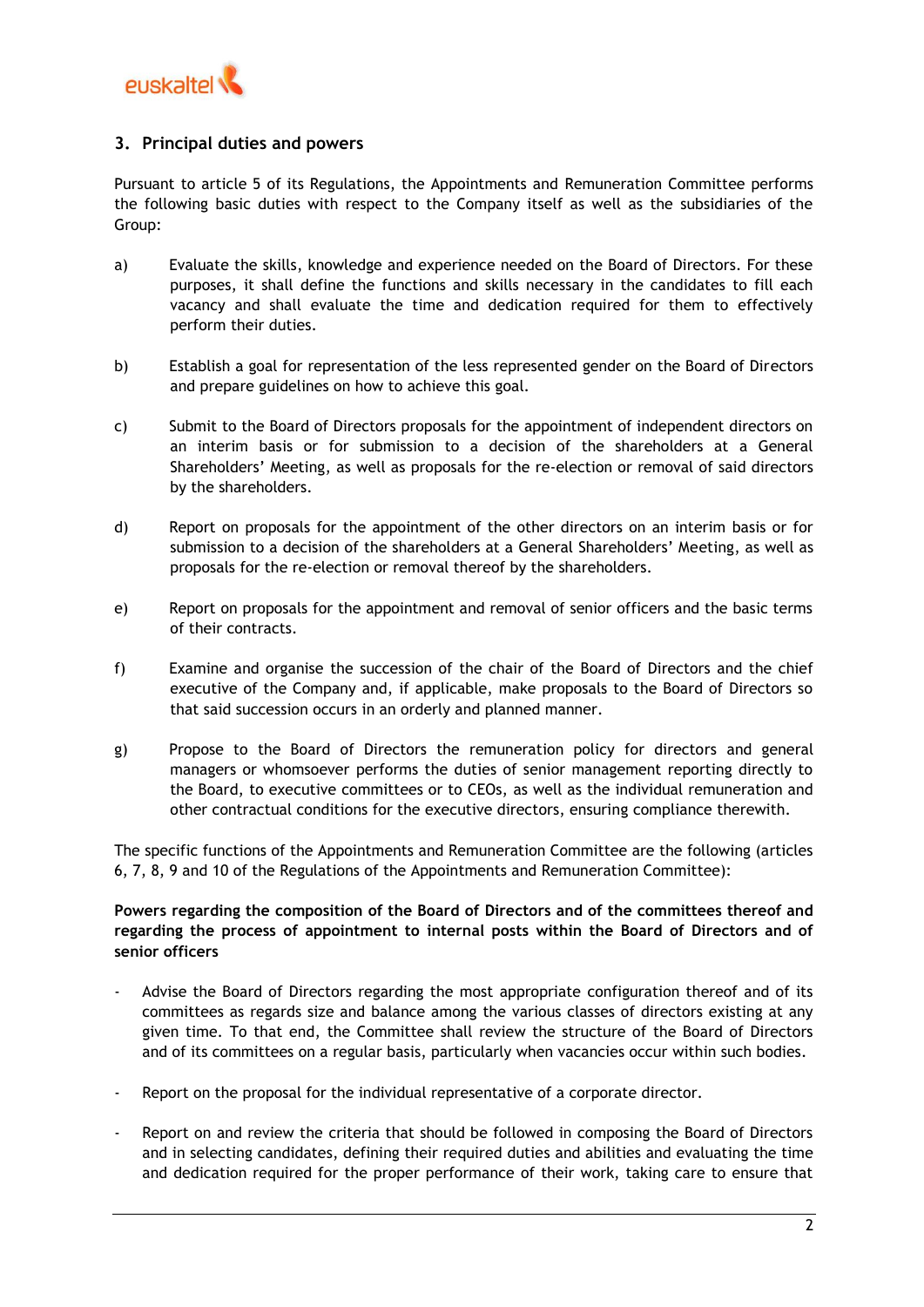

when new vacancies are filled or new directors are appointed, the selection procedures are free from any implicit bias involving any kind of discrimination, and particularly from any bias that may hinder the selection of female directors, establishing a goal for the representation thereof on the Board of Directors and preparing guidelines on how to achieve this goal.

- Ensure that the persons to be appointed to the office of director by means of any procedure meet the requirements of respectability, capability, expertise, competence, experience, qualifications, training, availability and commitment to their duties and that they are not affected, directly or indirectly, by any of the instances of disqualification, prohibition, conflict or opposition of interests to the corporate interest as set forth in provisions of a general nature.
- Report on and make proposals regarding the appointment or removal of the members of each of the committees, verifying and confirming compliance with the requirements of knowledge and experience in connection with the purview of the committee in question, and particularly as regards the Audit and Control Committee.
- Report on or formulate proposals relating to the appointment or removal of the Chair of the Board of Directors and any chief executive of the Company.
- Examine or organise the succession of the Chair of the Board of Directors and the chief executive of the Company and, if applicable, make proposals to the Board of Directors so that said succession occurs in an orderly and planned manner.
- Report on or formulate proposals from the Chair of the Board of Directors relating to the appointment or removal of the Vice Chair of the Board of Directors.
- If the chair of the Board of Directors performs executive duties, submit to the Board of Directors a proposal for the appointment of a lead independent director (*consejero independiente especialmente facultado*) and report on proposals for such director's removal.
- Report on proposals from the chair of the Board of Directors or formulate proposals relating to the appointment or removal of the Secretary and Deputy Secretary of the Board of Directors.
- Ensure that non-executive directors have sufficient time available to properly perform their duties.
- Report on proposals relating to the appointment, promotion or removal of senior officers, as well as proposals to revise and amend the organisational chart and the allocation of responsibilities within the Company.
- On an annual basis, verify compliance with the director selection policy and report thereon in the annual corporate governance report.
- Become informed of and report, when appropriate, to the Board of Directors on the selection, appointment and remuneration of directors and senior officers of the Company and its group.
- Issue such reports and take such actions within its purview as are requested by the Board of Directors or the Chair thereof.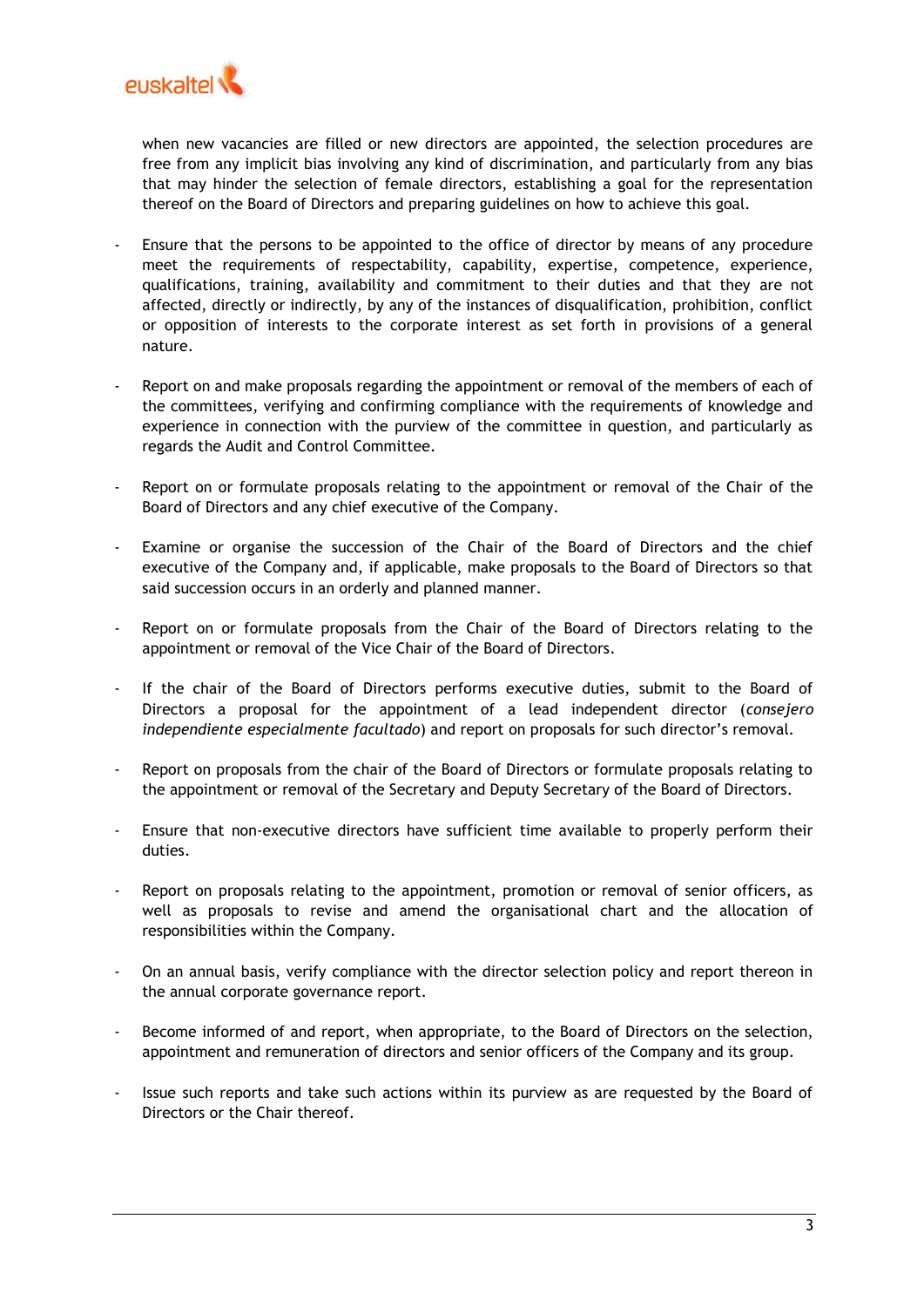

### **Powers regarding the selection of candidates for director**

- Select possible candidates who might be appointed as directors of the Company and submit its proposals or reports, as applicable, to the Board of Directors through its chair.
- Submit to the Board of Directors proposals for the appointment of independent directors (for appointment on an interim basis or for submission to a decision of the shareholders at a General Shareholders' Meeting).
- Verify compliance with the specific requirements for independent directors provided by law and the internal rules of the Company, and gather adequate information regarding their personal qualities, experience and knowledge as well as on their actual availability.
- At the request of the Chair of the Board of Directors or any other member of the Board of Directors, report on the proposed appointment of other directors (for appointment on an interim basis or for submission to a decision of the shareholders at a General Shareholders' Meeting).

### **Powers regarding the evaluation and re-election of directors**

- Establish and supervise an annual programme for continuous evaluation and review of the qualifications, training and, if applicable, independence, as well as of ongoing compliance with the requirements of respectability, suitability, expertise, competence, availability and commitment to their duties that must be satisfied in order to serve as director and as a member of a particular committee, and propose to the Board of Directors such measures as it deems advisable in this regard, with the power to collect any information or documentation that it deems necessary or appropriate to such end.
- Participate in the annual process of evaluation of performance of the chair of the Board of Directors and of any chief executive of the Company.
- Prior to the end of the term for which a director has been appointed, examine the advisability of the director's re-election, as well as the director's continuance, if applicable, on the committees of the Board of Directors of which such director is a member.
- Verify that the director to be re-elected continues to comply with the general requirements applicable to all directors of the Company pursuant to law, as well as evaluate the quality of work and dedication to office of the director in question during the preceding term of office, and specifically such director's respectability, suitability, expertise, competence, experience, qualifications, availability and commitment to the duties entrusted thereto.
- Once the procedures described in the preceding sub-sections have been completed, submit to the Board of Directors its proposal (in the case of independent directors) or report (in the case of the other directors) regarding the re-election of directors.

#### **Powers regarding the removal and termination of directors**

Report to the Board of Directors regarding proposed removals due to breach of the duties inherent to the position of director or due to a director becoming affected by supervening circumstances of mandatory resignation or termination.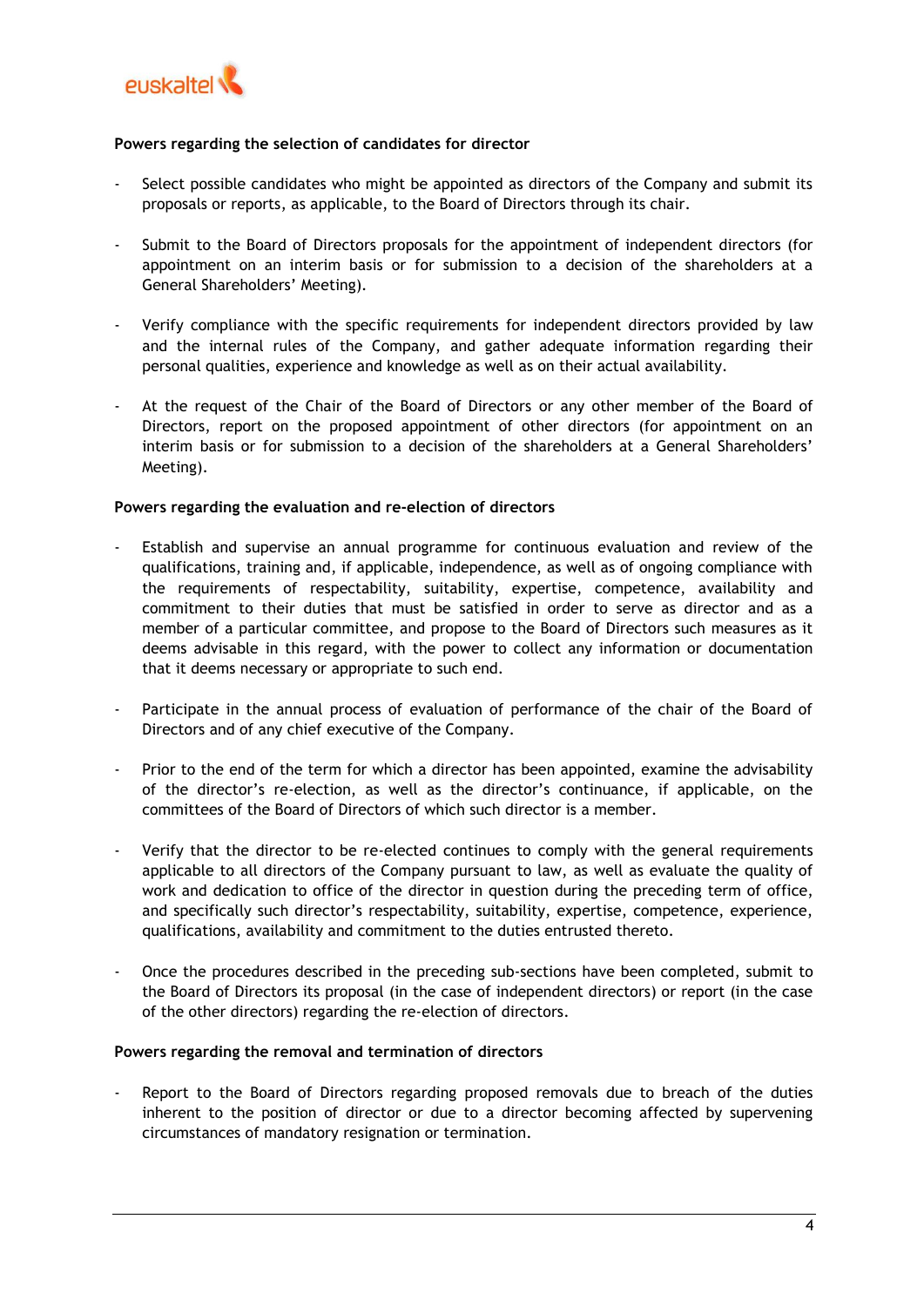

- Propose the removal of directors in the event of disqualification, prohibition, structural conflict of interest or any other grounds for resignation or termination, pursuant to law or the internal rules of the Company.
- For the purposes set forth in the preceding sub-sections, request the information or documents it deems necessary or appropriate of the directors, the individuals that are to represent the corporate directors and, in the case of proprietary directors, the shareholders that have proposed, requested or determined the appointment thereof.

### **Powers regarding remuneration**

- Periodically review the remuneration policy applied to directors and senior officers, including share-based remuneration systems and the application thereof, as well as guaranteeing that the individual remuneration thereof is proportionate to that paid to the other directors and senior officers of the Company.
- Propose to the Board of Directors amendments and updates to the remuneration policy applied to senior officers.
- Propose to the Board of Directors amendments and updates to the remuneration policy applied to directors, for submission to the shareholders at a General Shareholders' Meeting, as well as the amount of their annual remuneration.
- Propose for approval by the Board of Directors the individual remuneration of the executive directors and the other basic terms and conditions of their contracts, including any compensation that may be set for early termination of office and the amounts to be paid by the company for insurance premiums or savings plan contributions, in all cases in compliance with the internal rules of the Company, and particularly in accordance with the remuneration policy approved by the shareholders at the General Shareholders' Meeting.
- Report on and submit to the Board of Directors the proposals of the Chair of the Board of Directors or the chief executive regarding the structure of the remuneration payable to senior officers and the basic terms and conditions of their contracts, including any compensation or severance provided in the event of removal.
- Report on and formulate incentive plans and pension supplements for the group's entire workforce.
- Conduct a periodic review of the general remuneration programmes for the group's workforce, evaluating the suitability and results thereof, and formulate proposals for amendment or update.
- Endeavour to ensure compliance with the Company's remuneration programmes and report on the documents to be approved by the Board of Directors for general disclosure regarding remuneration-related information, including the annual director remuneration report and the applicable sections of the Company's Annual Corporate Governance Report.
- Endeavour to ensure that potential conflicts of interest do not prejudice the independence of the outside advice provided to the Committee.
- Verify the information on director and senior officer remuneration contained in the various corporate documents, including the annual director remuneration report.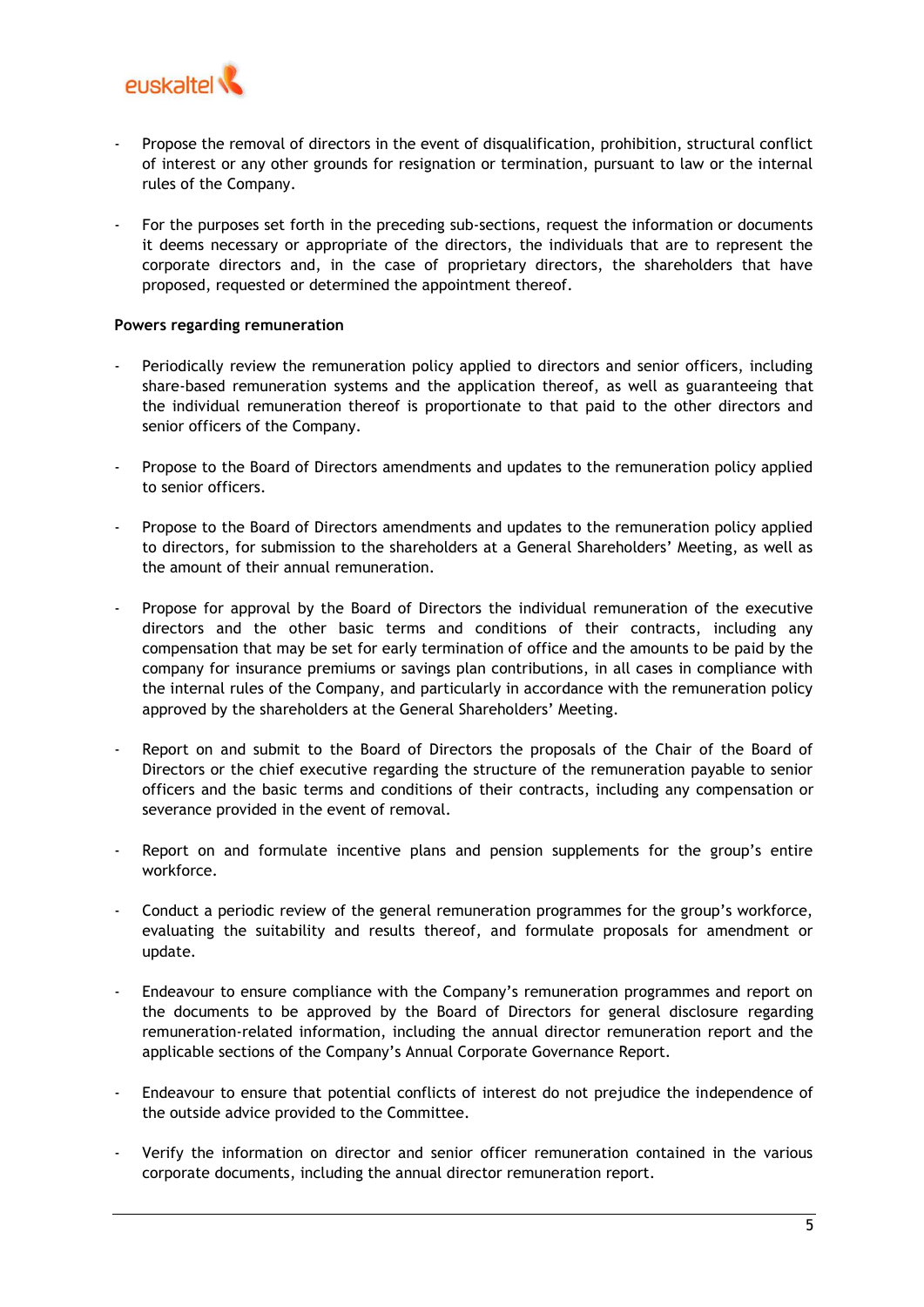

## **4. Composition of the Committee**

At its meeting of 26 June 2017, Euskaltel's Board of Directors adopted the following resolutions, among others, with both resolutions being subject to a condition precedent consisting of the consummation of the acquisition of Telecable de Asturias, S.A.U. by Euskaltel during financial year 2017:

- Amendment of Article 11 of the Regulations of the Appointments and Remuneration Committee, increasing the number of members of said Committee from five to seven.
- Appointment of the external Directors Mr Robert W. Samuelson and Ms Elisabetta Castiglioni as new members of the Appointments and Remuneration Committee.

At said meeting, the Board of Directors also approved the appointment of Mr Luis Ramón Arrieta Durana as a new member of the Appointments and Remuneration Committee.

Euskaltel having consummated the acquisition of Telecable de Asturias, S.A.U. on 26 July 2017, Article 11 of the Regulations of the Appointments and Remuneration Committee has been amended such that the Appointments and Remuneration Committee is made up of a minimum of three and a maximum of seven external Directors appointed by the Company's Board of Directors, a majority of whom must be independent Directors.

The external Directors Mr Luis Ramón Arrieta Durana, Mr Robert W. Samuelson and Ms Elisabetta Castiglioni have also joined the Committee.

As a result, at 31 December 2017, the Appointments and Remuneration Committee is composed of the following seven external (four independent and three proprietary) directors:

|                              |                       | Information regarding their function as director |                              |                                       |
|------------------------------|-----------------------|--------------------------------------------------|------------------------------|---------------------------------------|
| Name                         | Committee<br>position | Class                                            | Date of first<br>appointment | Date of most<br>recent<br>appointment |
| Mr Miguel Ángel Lujua Murga  | Chair                 | Independent                                      | 27/06/2016                   | 27/06/2016                            |
| Mr Luis Ramón Arrieta Durana | Member                | Proprietary                                      | 26/06/2017                   | 26/06/2017                            |
| Mr Javier Fernández Alonso   | Member                | Proprietary                                      | 30/09/2015                   | 12/11/2015                            |
| Mr Robert W. Samuelson       | Member                | Proprietary                                      | 26/06/2017                   | 26/06/2017                            |
| Ms Belén Amatriain Corbi     | Member                | Independent                                      | 31/03/2015                   | 31/03/2015                            |
| Mr José Ángel Corres Abasolo | Member                | Independent                                      | 08/03/2013                   | 27/06/2016                            |
| Ms Elisabetta Castiglioni    | Member                | Independent                                      | 27/06/2016                   | 27/06/2016                            |

The independent Director Mr Miguel Ángel Lujua Murga has held the position of Chair of the Appointments and Remuneration Committee since 26 June 2017.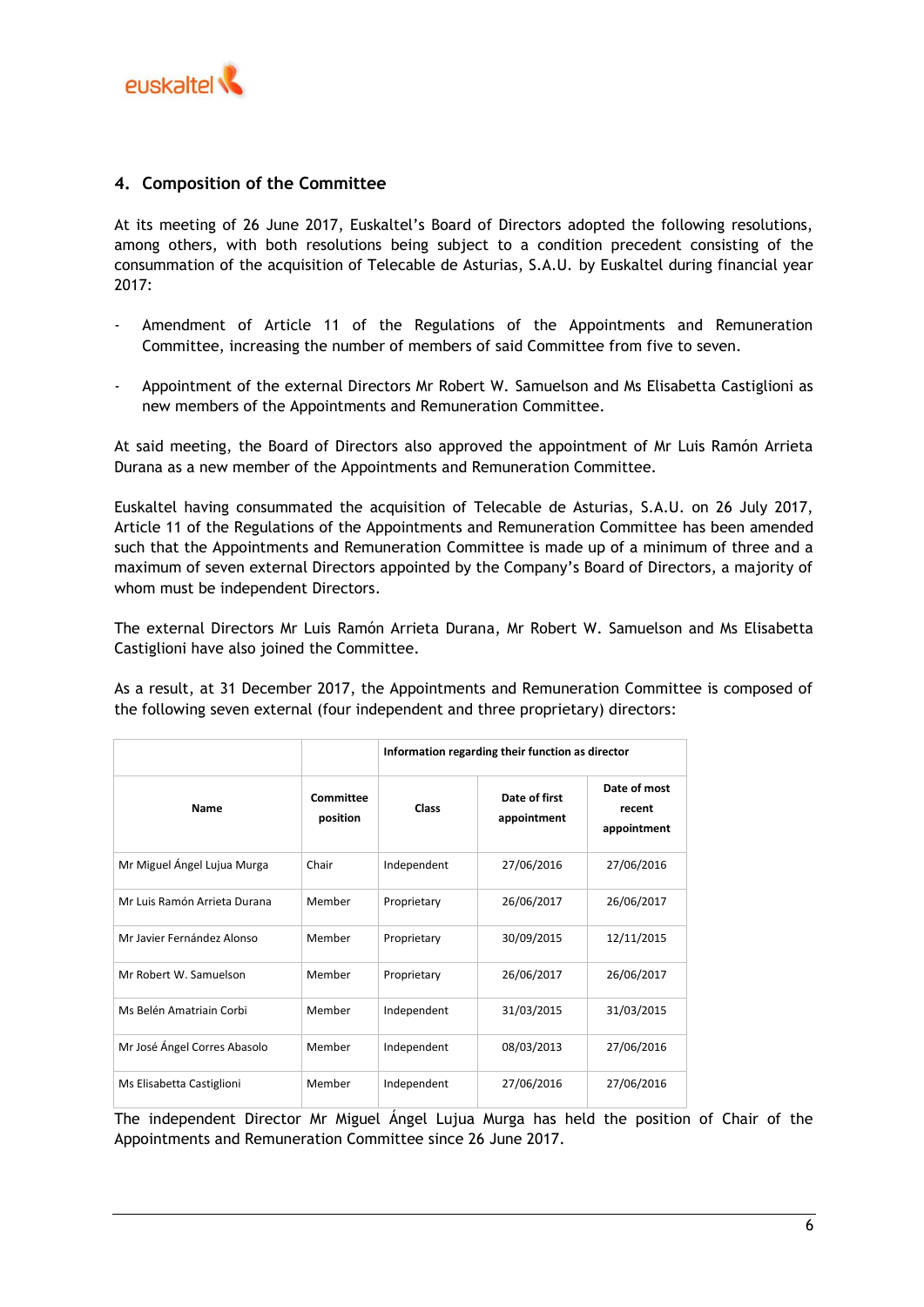

Furthermore, as indicated above, the proprietary Directors Mr Luis Ramón Arrieta Durana and Mr Robert W. Samuelson and the independent Director Ms Elisabetta Castiglioni were appointed as members of the Appointments and Remuneration Committee on 26 June 2017.

The Secretary of the Board of Directors, Mr Francisco Javier Allende Arias, acts as Secretary of the Appointments and Remuneration Committee.

## **5. Meetings held, reports reviewed and appearances**

Article 17 of the Regulations of the Appointments and Remuneration Committee provides that the Committee must meet from two to four times per year for the ordinary review and evaluation of the status of the matters within its purview and whenever called by its Chair if appropriate for the proper performance of its duties.

In all cases, the Chair shall also call a meeting of the Committee whenever the Board of Directors or the Chair thereof requests the issuance of a report or the adoption of proposals, or whenever requested by one third of the members of the Committee itself.

The Appointments and Remuneration Committee formally met on nine occasions during financial year 2017.

All of the meetings were held at the registered office of Euskaltel, located in Derio (Biscay), at Parque Tecnológico, Edificio 809.

The level of attendance was as follows:

| Number of meetings           | 9   |         |
|------------------------------|-----|---------|
| Number of possible attendees | 45  | 100.00% |
| Number of physical attendees | 45  | 100.00% |
| Proxies given to the Chair   | o   | 0.00%   |
| Other proxies                | n/a | n/a     |
| Non-proxy attendance         | n/a | n/a     |

The Chair and the Secretary of the Committee attended all meetings.

The dates of the meetings, the matters dealt with, and the persons invited to the meetings are described below: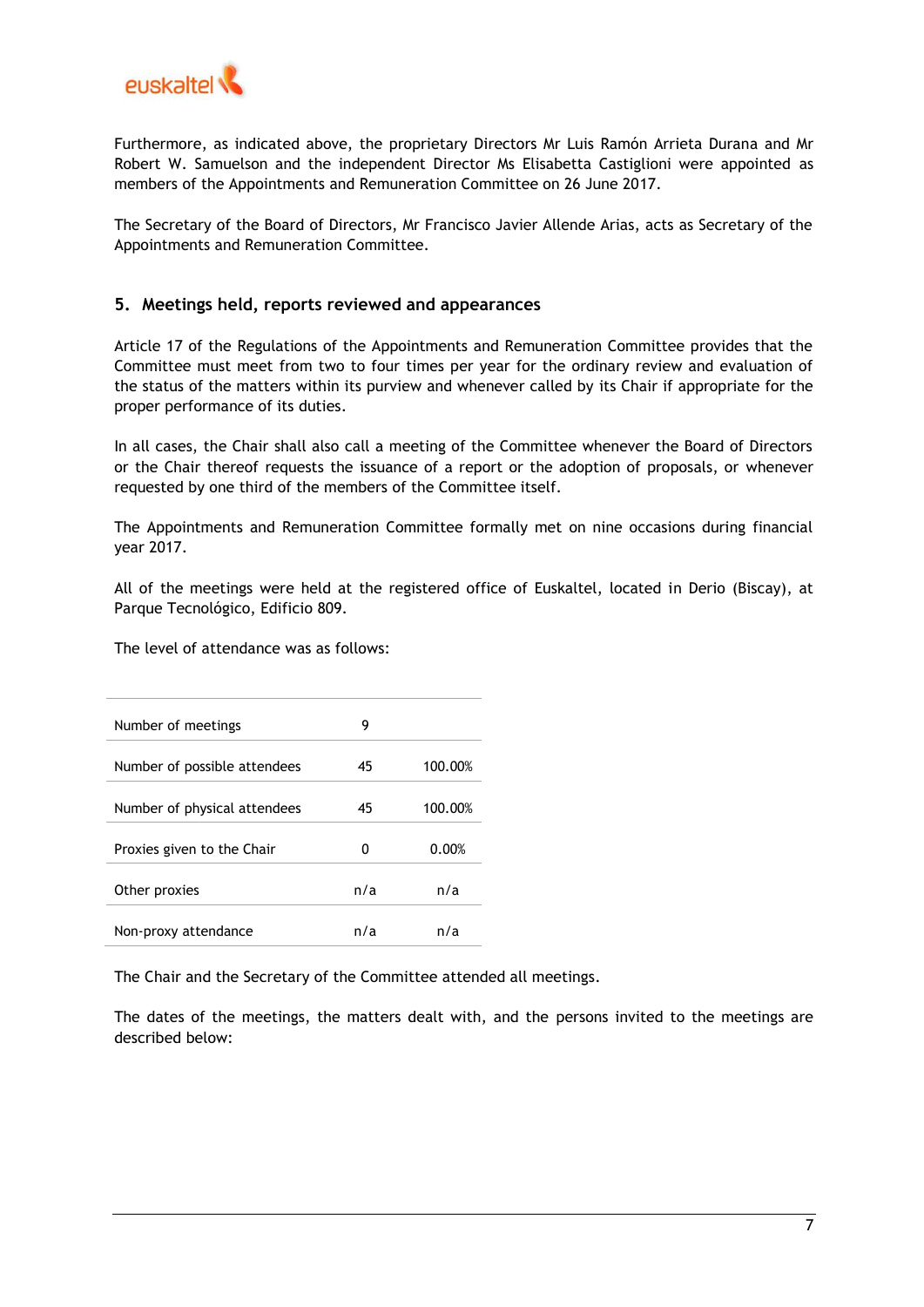

| Date       | Primary documentation reviewed                                                                                                                                                                                                                                                                                                                                                    |  |  |  |
|------------|-----------------------------------------------------------------------------------------------------------------------------------------------------------------------------------------------------------------------------------------------------------------------------------------------------------------------------------------------------------------------------------|--|--|--|
| 22/02/2017 | Organisational structure and proposed new management chart.<br>$\bullet$<br>Proposed payment of variable remuneration for financial year 2016.<br>$\bullet$<br>New proposal and determination of variable remuneration for financial year<br>2017.<br>Annual Director Remuneration Report for financial year 2016.<br>Annual Corporate Governance Report for financial year 2016. |  |  |  |
| 17/03/2017 | Draft of the Activities Report of the Appointments and Remuneration<br>$\bullet$<br>Committee for financial year 2017.                                                                                                                                                                                                                                                            |  |  |  |
| 26/04/2017 | Evaluation of the Board of Directors.<br>$\bullet$<br>Long-term Incentive Plan 2017-2019.                                                                                                                                                                                                                                                                                         |  |  |  |
| 18/05/2017 | Proposed amendment of the Bylaws.<br>Proposed appointment of Directors.                                                                                                                                                                                                                                                                                                           |  |  |  |
| 24/05/2017 | Proposed appointment of Directors.<br>$\bullet$<br>Long-term Incentive Plan 2017-2019.                                                                                                                                                                                                                                                                                            |  |  |  |
| 26/06/2017 | Proposed new composition of the consultative Committees of the Board.<br>$\bullet$<br>Report on General Terms and Conditions of the Long-term Incentive Plan<br>$\bullet$<br>2017-2019.                                                                                                                                                                                           |  |  |  |
| 21/07/2017 | Organisational structure and proposed new management chart.<br>$\bullet$<br>Proposed schedule for self-evaluation of the Board of Directors.                                                                                                                                                                                                                                      |  |  |  |
| 24/10/2017 | Organisational structure and proposed new management chart.<br>$\bullet$<br>Self-evaluation reports of the Board of Directors.                                                                                                                                                                                                                                                    |  |  |  |
| 19/12/2017 | Organisational structure and proposed new management chart.<br>Evaluation of Corporate Governance.                                                                                                                                                                                                                                                                                |  |  |  |

In view of the various matters dealt with throughout financial year 2017, the Appointments and Remuneration Committee reported favourably to the Board of Directors on the following matters:

**Regarding the composition of the Board of Directors and of the committees thereof and regarding the process of appointment to internal posts within the Board of Directors and of senior officers**

- Report of the Appointments and Remuneration Committee favourably assessing the proposal of the Board of Directors for appointment of two Directors:
	- a) Appointment of Mr Luis Ramón Arrieta Durana as proprietary Director for the bylawmandated four-year term.
	- b) Appointment of Mr Robert W. Samuelson as proprietary Director for the bylawmandated four-year term.
- Reasoned proposal of the Appointments and Remuneration Committee regarding the appointment of Mr Jon James as independent Director for the bylaw-mandated four-year term.
- New composition of the consultative Committees of the Board of Directors.
- New organisational structure of the Euskaltel Group.

### **Regarding the selection of candidates for Director**